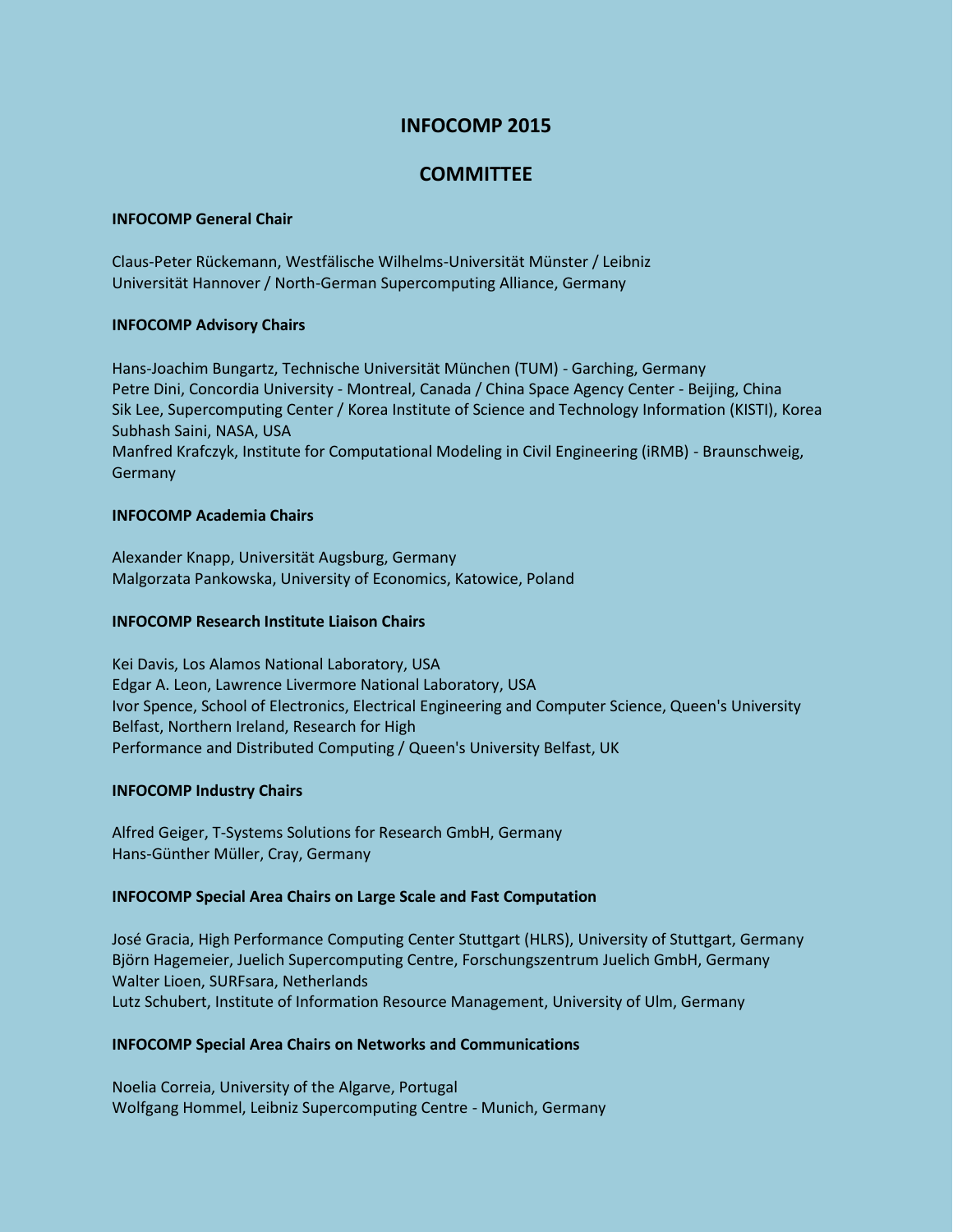## **INFOCOMP Special Area Chairs on Advanced Applications**

Bernhard Bandow, Max Planck Institute for Solar System Research (MPS), Göttingen, Germany Diglio A. Simoni, RTI International - Research Triangle Park, USA

#### **INFOCOMP Special Area Chairs on Evaluation Context**

Huong Ha, University of Newcastle, Australia (Singapore campus) Philipp Kremer, German Aerospace Center (DLR), Institute of Robotics and Mechatronics, Oberpfaffenhofen, Germany

#### **INFOCOMP Special Area Chairs on Biometry**

Ulrich Norbisrath, Nazarbayev University, Kazakhstan / BIOMETRY.com, Switzerland

#### **INFOCOMP 2015 Technical Program Committee**

Wassim Abu Abed, Institute for Computational Modelling in Civil Engineering - Technische Universität Braunschweig, Germany Ajith Abraham, Machine Intelligence Research Labs (MIR Labs), USA Mehmet Aksit, University of Twente, Netherlands Ali I. Al Mussa, King Abdulaziz City for Science and Technology (KACST), Saudi Arabia Angelos-Christos Anadiotis, School of Electrical and Computer Engineering (SECE), National Technical University of Athens (NTUA), Greece Daniel Andresen, Kansas State University, USA Bernadetta Kwintiana Ane, Institute of Computer-aided Product Development Systems, Universitaet Stuttgart, Germany Douglas Archibald, University of Ottawa, Canada John Ashley, NVIDIA Corporation, USA Hazeline U. Asuncion, University of Washington, Bothell, USA Simon Reay Atkinson, The University of Sydney, Australia Bernhard Bandow, Max Planck Institute for Solar System Research (MPS), Göttingen, Germany Enobong Bassey, Auckland University of Technology, New Zealand Khalid Belhajjame, Université Paris Dauphine, France Belgacem Ben Youssef, King Saud University Riyadh, KSA / Simon Fraser University Vancouver, British Columbia, Canada Martin Berzins, University of Utah, USA Rupak Biswas, NASA Ames Research Center, USA Rim Bouhouch, National Engineering School of Tunis, Tunisia Steffen Brinkmann, High Performance Computing Centre Stuttgart (HLRS), Germany Elzbieta Bukowska, Poznan University of Economics, Poland Hans-Joachim Bungartz, Technische Universität München (TUM) - Garching, Germany Diletta Romana Cacciagrano, Computer Science Division, School of Science and Technology, University of Camerino, Italy Xiao-Chuan Cai, University of Colorado Boulder, USA Elena Camossi, European Commission, Joint Research Centre, Institute for the Protection and Security of the Citizen (IPSC) - Ispra, Italy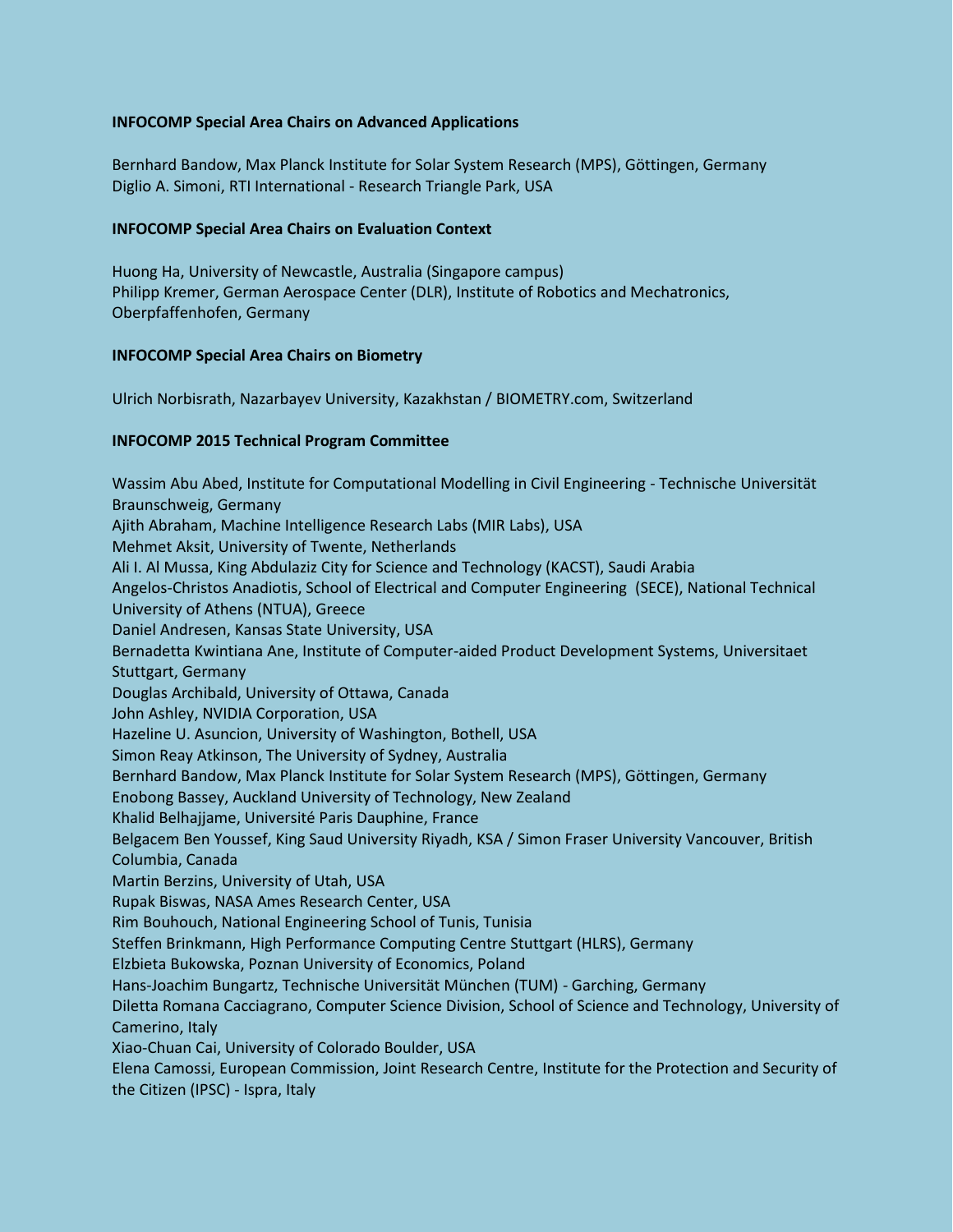Antonio Martí Campoy, Universitat Politècnica de València, Spain Laura Carrington, University of California, San Diego/ San Diego Supercomputer Center, USA Emre Celebi, Louisiana State University in Shreveport, USA Hsi-Ya Chang, National Center for High-Performance Computing (NCHC), Taiwan Jian Chang, Bournemouth University, UK Chien-Hsing Chou, Tamkang University, Taiwan Jerry Chi-Yuan Chou, National Tsing Hua University, Taiwan Sung-Bae Cho, Yonsei University, Seoul, Korea Noelia Correia, University of Algarve, Portugal Kei Davis, Los Alamos National Laboratory / Computer, Computational, and Statistical Sciences Division, USA Sergio De Agostino, Sapienza University-Rome, Italy Flávio de Oliveira Silva, Universidade Federal de Uberlândia, MG, Brasil Vieri del Bianco, Università dell'Insubria, Italia Šandor Dembitz, University of Zagreb, Faculty of Electrical Engineering and Computing, Croatia Amine Dhraief, University of Kairouan, Tunisia Beniamino Di Martino, Dipartimento di Ingegneria dell'Informazione, Seconda Università di Napoli, Italy Zhong-Hui Duan, University of Akron, USA Truong Vinh Truong Duy, JAIST / University of Tokyo, Japan Jürgen Falkner, Fraunhofer-Institut für Arbeitswirtschaft und Organisation IAO, Stuttgart, Germany Mohammed Farfour, Energy & Resources Eng. Dept., Chonnam National University, Gwangju, South Korea Lars Fischer, Research Group for IT Security, University of Siegen, Germany Ian Flood, Rinker School, College of Design, Construction and Planning, University of Florida, USA María Consuelo Franky, Department of Computer Science, Pontificia Universidad Javeriana, Bogotá, Colombia Sara de Freitas, Curtin University, Australia Dariusz Frejlichowski, West Pomeranian University of Technology, Poland Munehiro Fukuda, Division of Computing and Software Systems, School of Science, Technology Engineering, and Math, University of Washington, Bothell, USA Marcelo Garcia, Cray Inc., Germany Marta Gatius, Technical University of Catalonia, Spain José Gracia, High Performance Computing Center Stuttgart (HLRS), University of Stuttgart, Germany Alfred Geiger, T-Systems Solutions for Research GmbH, Germany Andy Georgi, Dresden University of Technology, Germany Birgit Frida Stefanie Gersbeck-Schierholz, Leibniz Universität Hannover/Certification Authority University of Hannover (UH-CA), Germany Franca Giannini, Consiglio Nazionale delle Ricerche - Genova, Italy Fabio Gomes de Andrade, Federal Institute of Science, Education and Technology of Paraíba, Brazil Carina González, University of La Laguna, Spain Conceicao Granja, Tromsø Telemedicine Laboratory - Norwegian Centre for Telemedicine, University Hospital of North Norway, Tromsø, Norway Richard Gunstone, Bournemouth University, UK Huong Ha, University of Newcastle, Australia (Singapore campus) Björn Hagemeier, Juelich Supercomputing Centre, Forschungszentrum Juelich GmbH, Germany Malgorzata Hanzl, Technical University of Lodz, Poland Abbas Hijazi, Lebanese University, Lebanon Daniel Holmes, University of Edinburgh, UK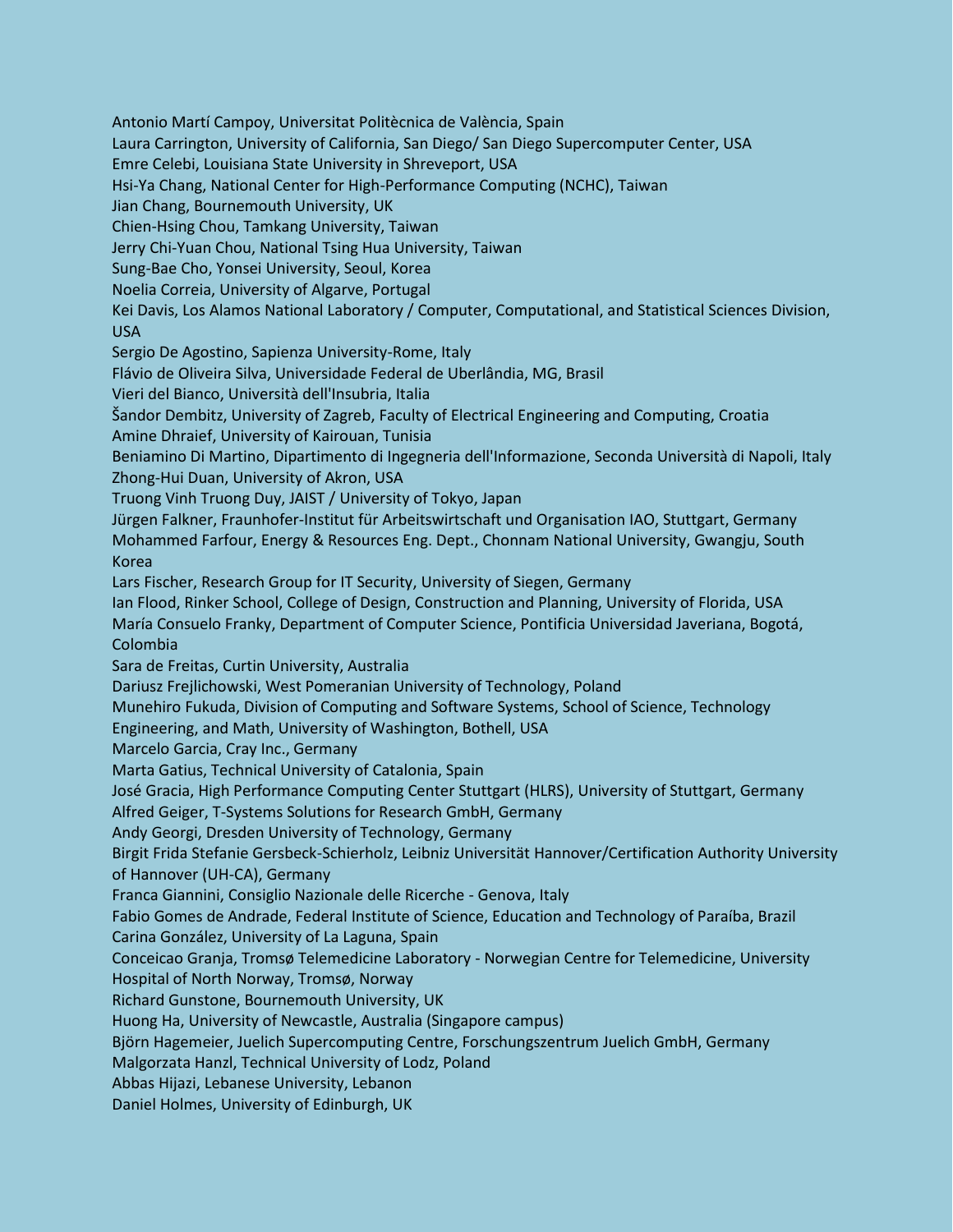Wolfgang Hommel, Leibniz Supercomputing Centre - Munich, Germany Tzyy-Leng Horng, Feng Chia University, Taiwan Kuo-Chan Huang, National Taichung University of Education, Taiwan Friedrich Hülsmann, Gottfried Wilhelm Leibniz Bibliothek - Hannover, Germany Chih-Cheng Hung, Southern Polytechnic State University, USA Udo Inden, Cologne University of Applied Sciences, Research Centre for Applications of Intelligent Systems (CAIS), Germany Lucjan Jacak, Wroclaw University of Technology - Institute of Physics, Poland Oleg Jakushkin, Saint Petersburg State University, Russia Jinyuan Jia, Tongji University, China Kai Jiang, Shanghai Supercomputer Center, China Seifedine Kadry, American University of the Middle East, Kuwait David Kaeli, Northeastern University, USA Tae-Wook Kang, KICT (Korea Institute of Construction Technology), Korea Izabela Karsznia, University of Warsaw, Department of Cartography, Warsaw, Poland Christos Kartsaklis, Oak Ridge National Laboratory (ORNL), USA Stavros Kassinos, University of Cyprus, Cyprus Takahiro Kawamura, Toshiba Corporation, Japan Abdelmajid Khelil, Huawei Research, Germany Jinoh Kim, Texas A&M University-Commerce, USA Marie Kim, Electronics and Telecommunications Research Institute (ETRI), Republic of Korea Alexander Kipp, Robert Bosch GmbH., Germany Christos Kloukinas, City University London, UK Alexander Knapp, University of Augsburg, Germany Manfred Krafczyk, Institute for Computational Modeling in Civil Engineering (iRMB), Braunschweig, Germany Philipp Kremer, German Aerospace Center (DLR) / Institute of Robotics and Mechatronics - Oberpfaffenhofen, Germany Herbert Kuchen, Westfälische Wilhelms-Universität Münster, Institut für Wirtschaftsinformatik, Praktische Informatik in der Wirtschaft, Münster, Germany Michael Lang, Los Alamos National Lab, USA Robert S. Laramee, Swansea University, UK Sik Lee, Supercomputing Center / Korea Institute of Science and Technology Information (KISTI), Korea Paulo Leitão, Polytechnic Institute of Braganca, Portugal Edgar A. Leon, Lawrence Livermore National Laboratory, USA Walter Lioen, SURFsara, Netherlands Yanting Li, Kyushu Institute of Technology, Iizuka, Japan Fotis Liarokapis, Coventry University, UK Georgios Lioudakis, National Technical University of Athens (NTUA), Greece Maciej Liśkiewicz, Universität zu Lübeck, Germany Frank Löffler, Louisiana State University, USA Darrell Long, University of California, USA Joan Lu, Informatics, University of Huddersfield, UK Richard Lucas, University of Canberra and Charles Sturt University, Australia Tony Maciejewski, Colorado State University, USA Janna L. Maltseva, Lavrentyev Institute of Hydrodynamics, Novosibirsk, Russia Dirk Malzahn, Dirk Malzahn Ltd. / HfH University, Germany Suresh Marru, Indiana University, USA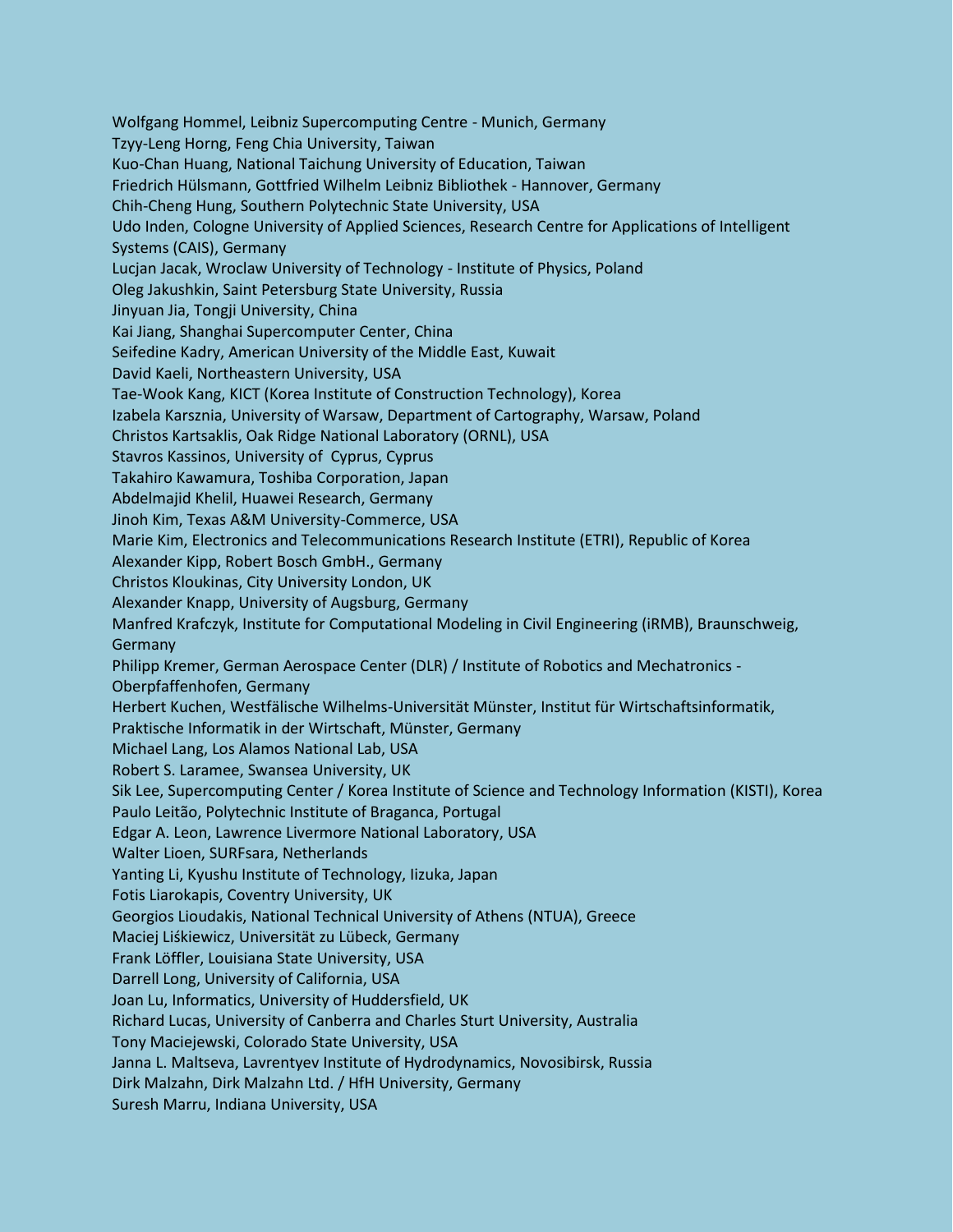Nikolaos Matsatsinis, Technical University of Crete, Greece Lois Curfman McInnes, Mathematics and Computer Science Division - Argonne National Laboratory, USA Artis Mednis, Institute of Electronics and Computer Science, Latvia Igor Melatti, Sapienza Università di Roma, Rome, Italy Despina Meridou, School of Electrical and Computer Engineering (SECE), National Technical University of Athens (NTUA), Greece Jelena Mirkovic, Center for Shared Decision Making and Collaborative Care Research, Oslo University Hospital, Norway Hans-Günther Müller, Cray, Germany Marian Mureșan, Faculty of Mathematics and Computer Science, Babes-Bolyai University, Cluj-Napoca, Romania Syed Naqvi, Birmingham City University, UK Lena Noack, Royal Observatory of Belgium, Brussels, Belgium António Nogueira, University of Aveiro / Instituto de Telecomunicações, Portugal Ulrich Norbisrath, Nazarbayev University, Kazakhstan / BIOMETRY.com, Switzerland Krzysztof Okarma, West Pomeranian University of Technology, Poland Aida Omerovic, SINTEF, Norway Dhabaleswar K. (DK) Panda, Ohio State University, USA Malgorzata Pankowska, University of Economics - Katowice, Poland Maria Eleftheria Papadopoulou, National Technical University of Athens (NTUA), Greece Giuseppe Patané CNR-IMATI, Italy Raffaella Pavani, Department of Mathematics, Politecnico di Milano, Italy Guo Peiqing, Shanghai Supercomputer Center, China Christian Percebois, University of Toulouse, France Ana-Catalina Plesa, German Aerospace Center, Institute of Planetary Research, Planetary Physics, Berlin, Germany Matthias Pocs, Stelar Security Technology Law Research, Germany Daniela Pöhn, Leibniz Supercomputing Centre, Munich, Germany Mario Porrmann, Center of Excellence Cognitive Interaction Technology - Bielefeld University, Germany Thomas E. Potok, Computational Data Analytics Group, Oak Ridge National Laboratory, USA Giovanni Puglisi, University of Catania, Italy Iouldouz Raguimov, York University, Canada Mohamed A. Rashed, Department of Geophysics, Faculty of Earth Sciences, King Abdulaziz University, Jeddah, Saudi Arabia Andreas Rausch, Technische Universität Clausthal, Germany Ustijana Rechkoska Shikoska, University for Information Science & Technology "St. Paul the Apostle" - Ohrid, Republic of Macedonia Yenumula B. Reddy, Department of Computer Science, Grambling State University, USA Shangping Ren, Illinois Institute of Technology - Chicago, USA Theresa-Marie Rhyne, Visualization Consultant, Durham, USA Sebastian Ritterbusch, Engineering Mathematics and Computing Lab (EMCL), Karlsruhe Institute of Technology (KIT), Germany Alessandro Rizzi, Università degli Studi di Milano, Italy Ivan Rodero, Rutgers University - Piscataway, USA Dieter Roller, University of Stuttgart, Director Institute of Computer-aided Product Development Systems - Stuttgart, Germany Claus-Peter Rückemann, WWU Münster / Leibniz Universität Hannover / HLRN, Germany H. Birali Runesha, University of Chicago, USA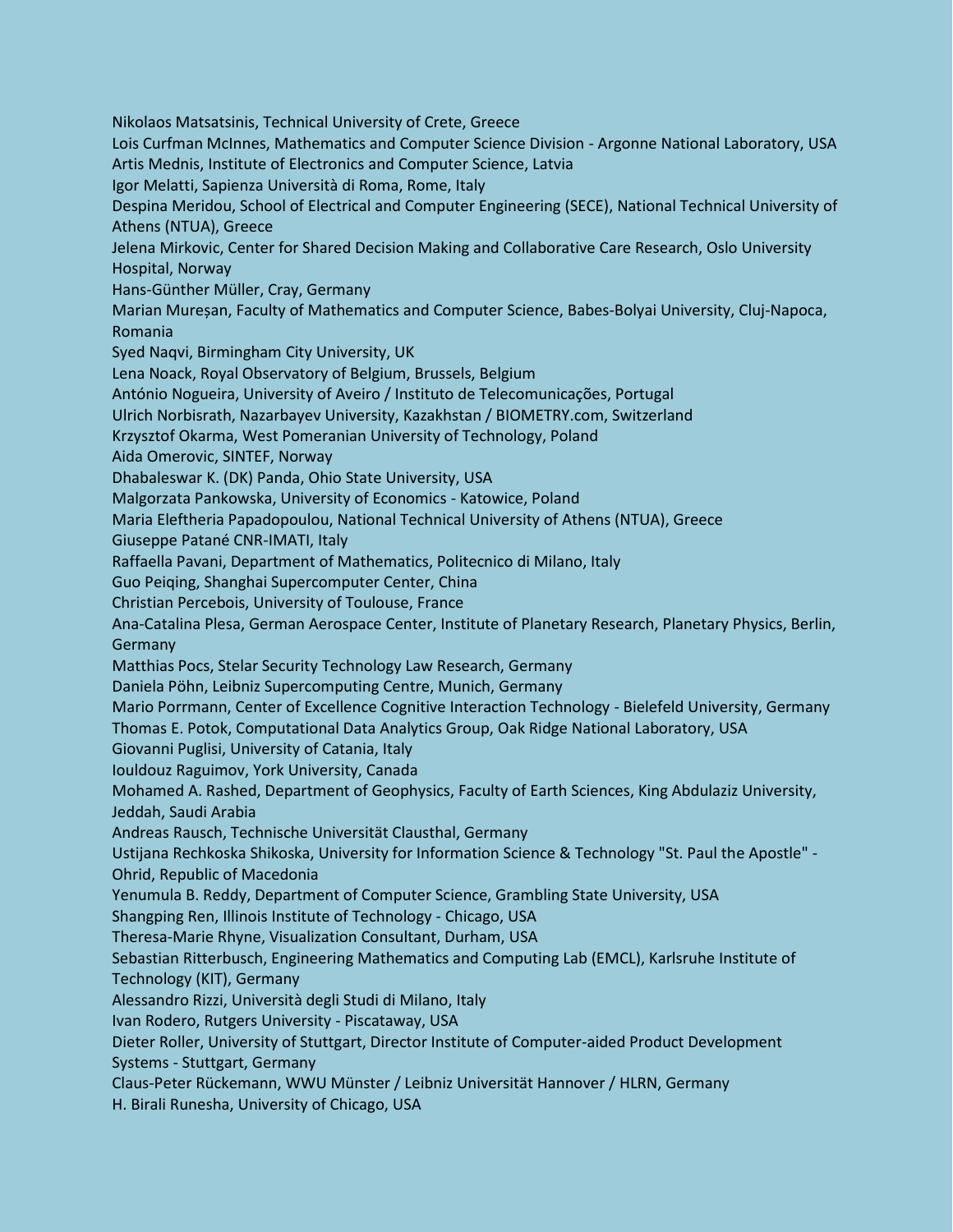Subhash Saini, NASA, USA Lutz Schubert, Institute of Information Resource Management, University of Ulm, Germany Marla Schweppe, Rochester Institute of Technology, USA Isabel Schwerdtfeger, IBM, Germany Yaroslav Sergeyev, University of Calabria, Italy Damián Serrano, University of Grenoble - LIG, France Gyuzel Shakhmametova, Ufa State Aviation Technical University, Russia Diglio A. Simoni, RTI International - Research Triangle Park, USA Theodore E. Simos, King Saud University & University of Peloponnese - Tripolis, Greece Happy Sithole, Center for High Performance Computing - Cape Town, South Africa Marc Snir, University of Illinois at Urbana Champaign, USA Marcin Sokól, Gdansk University of Technology, Poland Terje Sovoll, Tromsø Telemedicine Laboratory - Norwegian Centre for Telemedicine, University Hospital of North Norway, Tromsø, Norway Ivor Spence, School of Electronics, Electrical Engineering and Computer Science, Research for High Performance and Distributed Computing, Queen's University Belfast, UK Rolf Sperber, Embrace, HPC-Network Consulting, Germany Monika Steinberg, University of Applied Sciences and Arts Hanover, Germany Mark Stillwell, Cranfield University, UK Christian Straube, MNM-Team, Institut für Informatik, Ludwig-Maximilians-Universität München (LMU), Germany Mu-Chun Su, National Central University, Taiwan Gerson Sunyé, University of Nantes, France Zdenek Sustr, CESNET, Czech Republic Seyedamir Tavakoli Taba, Complex Civil Systems Research Group and Project Management Programme, The University of Sydney, Australia Rahim Tafazolli, CCSR Director, University of Surrey - Guildford, UK Zhiqi Tao, Intel Corporation, USA Dominique Thiebaut, Smith College, USA Vrizlynn Thing, Institute for Infocomm Research, Singapore Yuan Tian, Oak Ridge National Laboratory, USA Francesco Tiezzi, IMT Institute for Advanced Studies Lucca, Italy Daniel Thalmann, Institute for Media Innovation (IMI) - Nanyang Technological University, Singapore Katya Toneva, International Community School and Middlesex University, London, UK Rafael P. Torchelsen, Universidade Federal da Fronteira Sul, Brazil Nicola Tosi, Department of Planetary Geodesy, Technical University Berlin, Germany Bernard Traversat, Oracle, USA Dan Tulpan, Information and Communications Technologies - National Research Council Canada / University of Moncton / University of New Brunswick / Atlantic Cancer Research Institute, Canada Ravi Vadapalli, Texas Tech University, USA Marten Van Dijk, University of Connecticut, USA Lisette Van Gemert-Pijnen, University of Twente and University of Groningen, University Medica Centre, The Netherlands Ana Lucia Varbanescu, University of Amsterdam, Netherlands Domitila Violeta Velasco Mansilla, Hydrogeology Group (GHS) Institute of Environmental Assessment and Water Research (IDAEA-CSIC), Barcelona, Spain Claire Vishik, Intel Corporation, UK Krzysztof Walczak, Poznan University of Economics, Poland